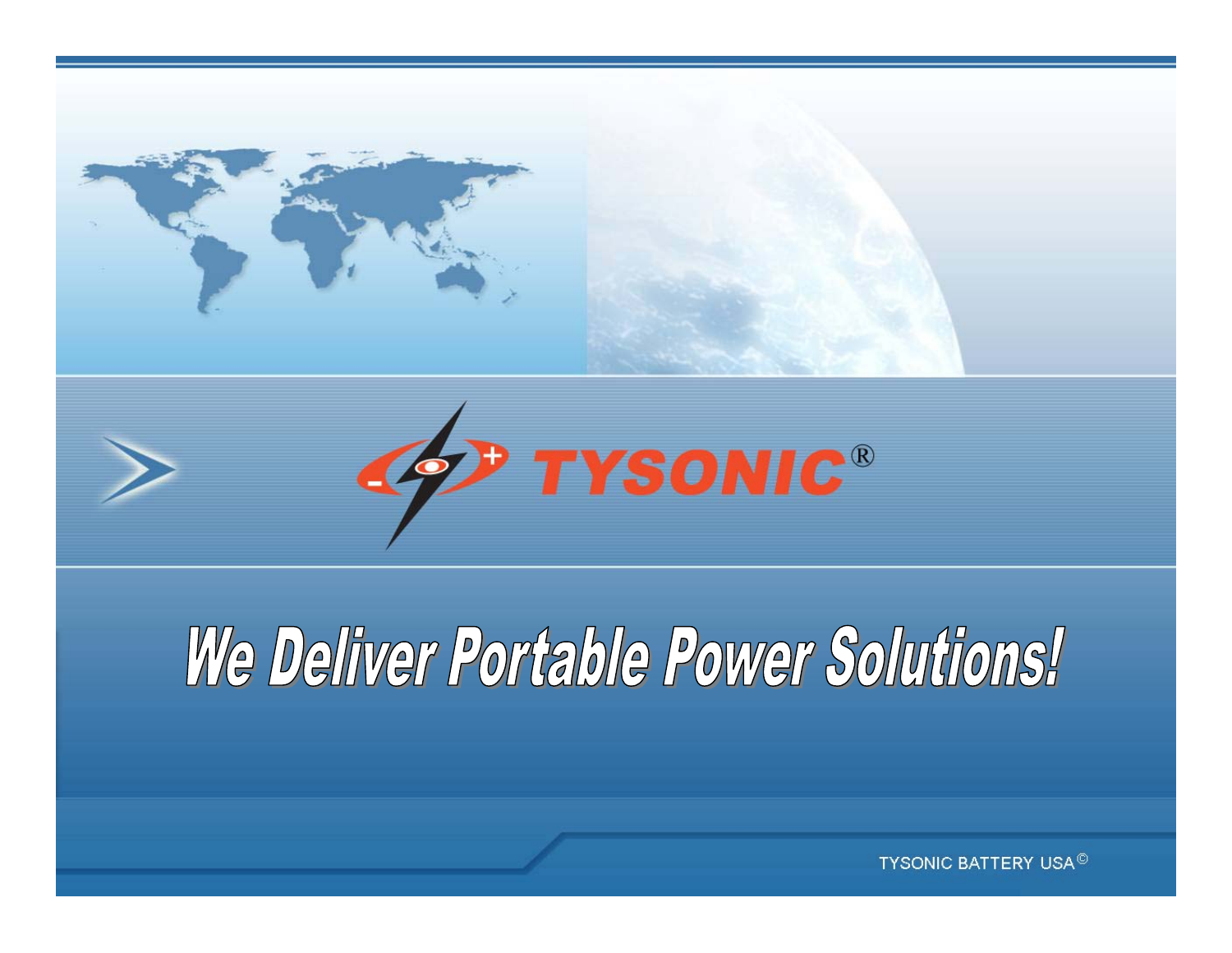#### Why TYSONIC<sup>®</sup>? ® ?

 Over 17 Years of Experience in Battery Pack Over 17 Years of Experience in Battery Pack Assembly. Assembly.

- Local and Overseas Assembly Facilities. Local and Overseas Assembly Facilities.
- Top Quality Cell Selection. Top Quality Cell Selection.
- Custom Design Assistance and OEM Services. Custom Design Assistance and OEM Services.
- Competitive Cost, Quality Customer Service Competitive Cost, Quality Customer Service
- **❖ On Time Delivery**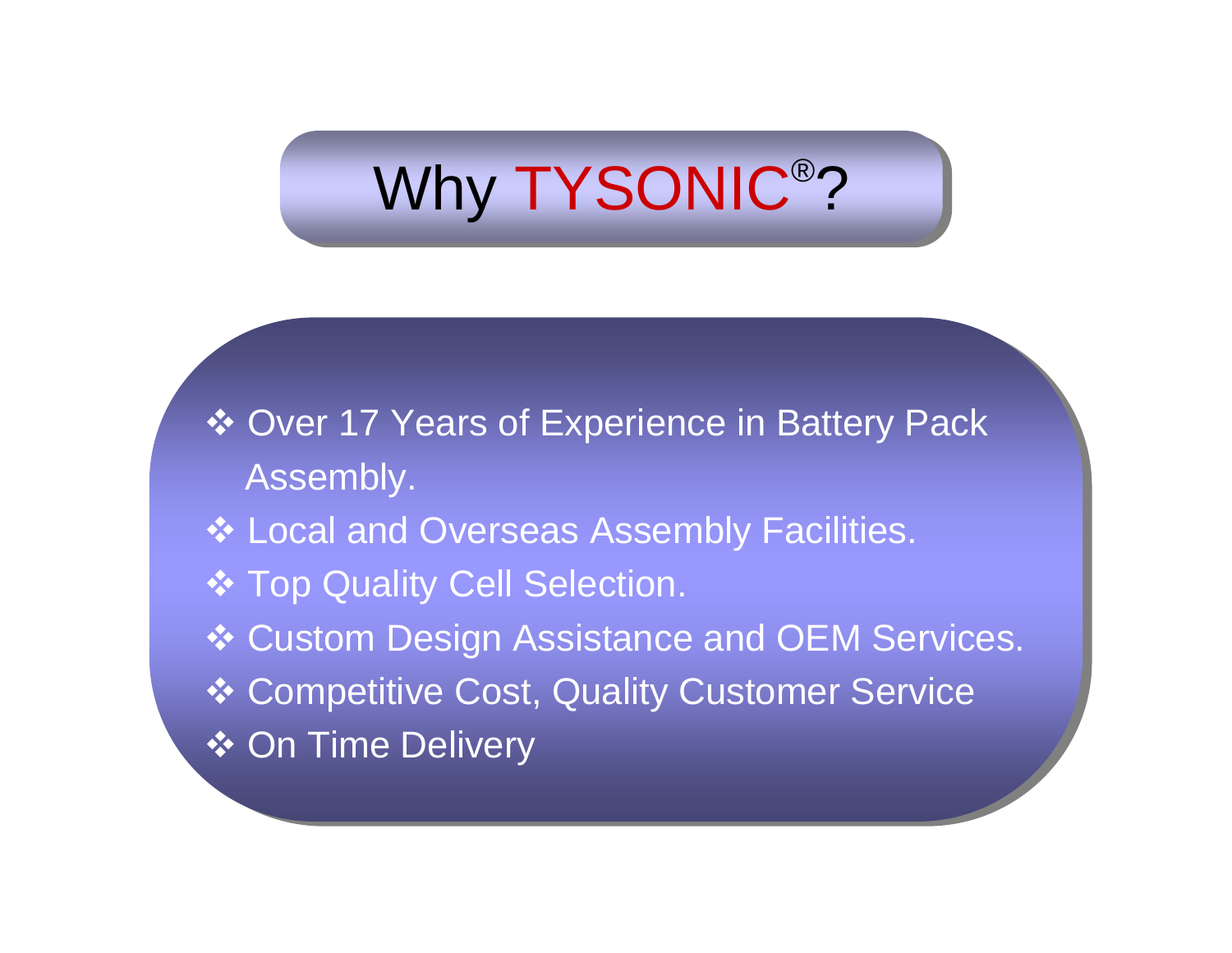#### **Who We Are**

Founded in 1991, TYSONIC® BATTERY offers a complete line of Primary (non-rechargeable) and Secondary (rechargeable) batteries and packs. With assembly facilities in the United States and overseas, we provide OEM services, including custom batteries from prototypes to large scale production. Our customer service includes engineering capabilities and access to stocks of over one million available high quality cells, guaranteeing our products and services will meet customer satisfaction.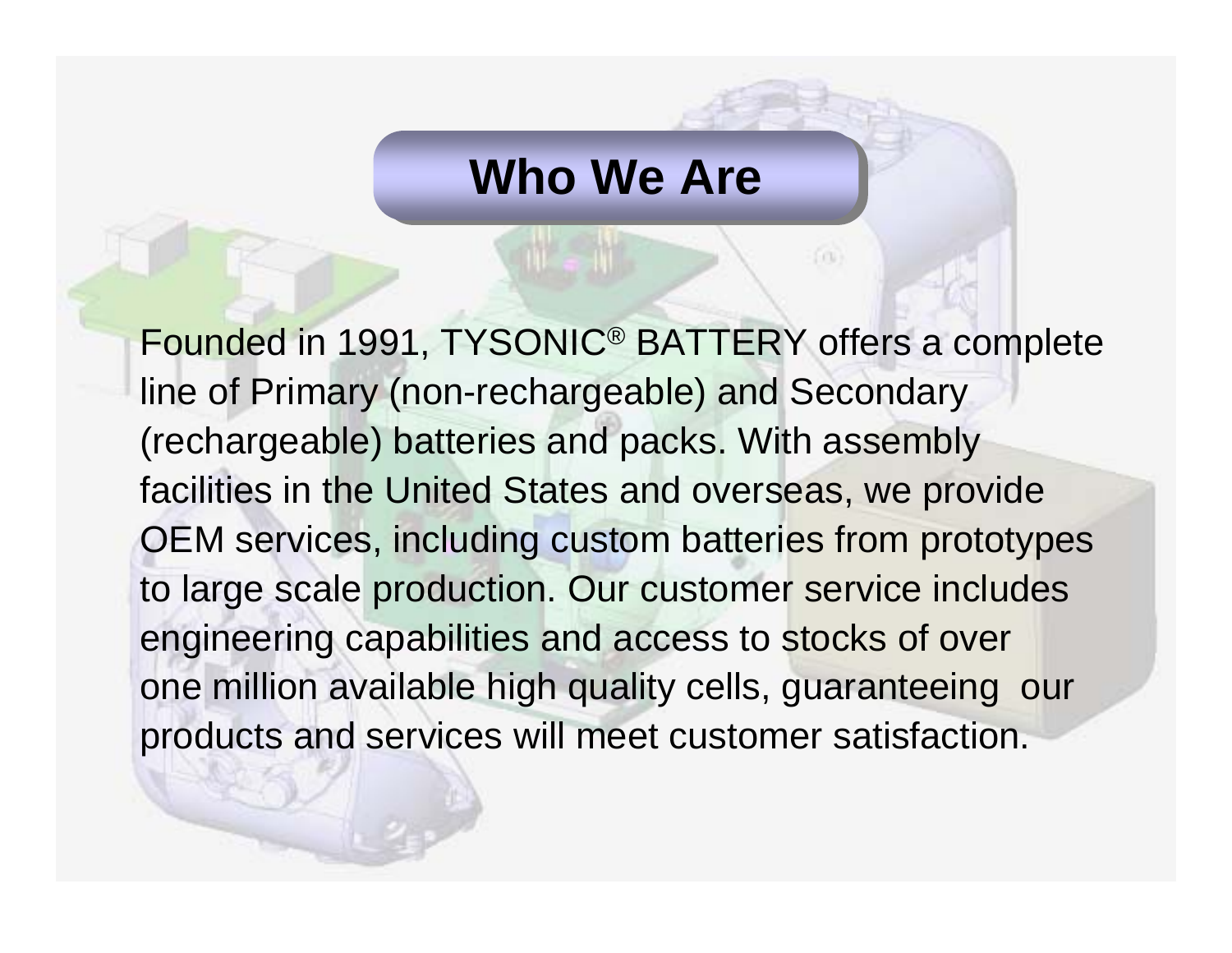# **What We Did What We Did**

山之人人

Over the past 10 years, we have built millions of battery packs at our local and overseas facilities. Those battery packs vary on chemistries, including:

- $\triangleright$ **Alkaline**
- $\blacktriangleright$ **Nickel Cadmium (Ni-Cd)**
- $\blacktriangleright$ **Nickel Metal Hydride (Ni-MH)**
- $\triangleright$ **Sealed Lead Acid SLA)**
- $\triangleright$ **Primary Lithium (Li/SOCl2, Li/MnO2)**
- $\blacktriangleright$ **Rechargeable Lithium ion (Li-ion)**
- $\blacktriangleright$ **Lithium Polymer**
- ¾**Others**

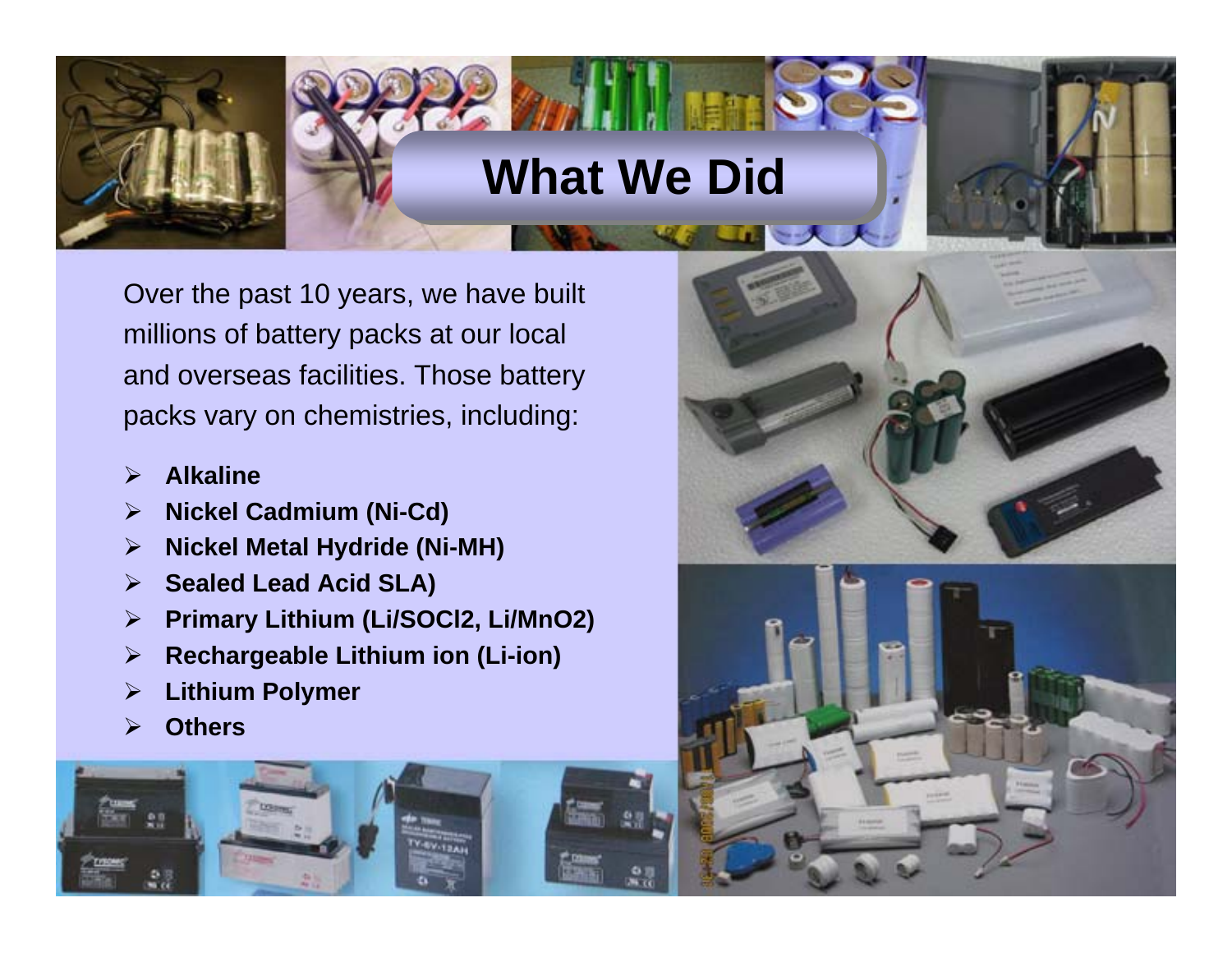### **Assurance of Quality Cells Assurance of Quality Cells**

Through joint-venture and partnership with the leading battery manufacturers, we pick the best quality cells available in the market. All cells are built by ISO9001 certified facilities, UL recognized and in compliance with the Battery Directives. Each cell is fully tested and sorted before assembly for safety, uniformity of performance and reliability of the battery packs we build.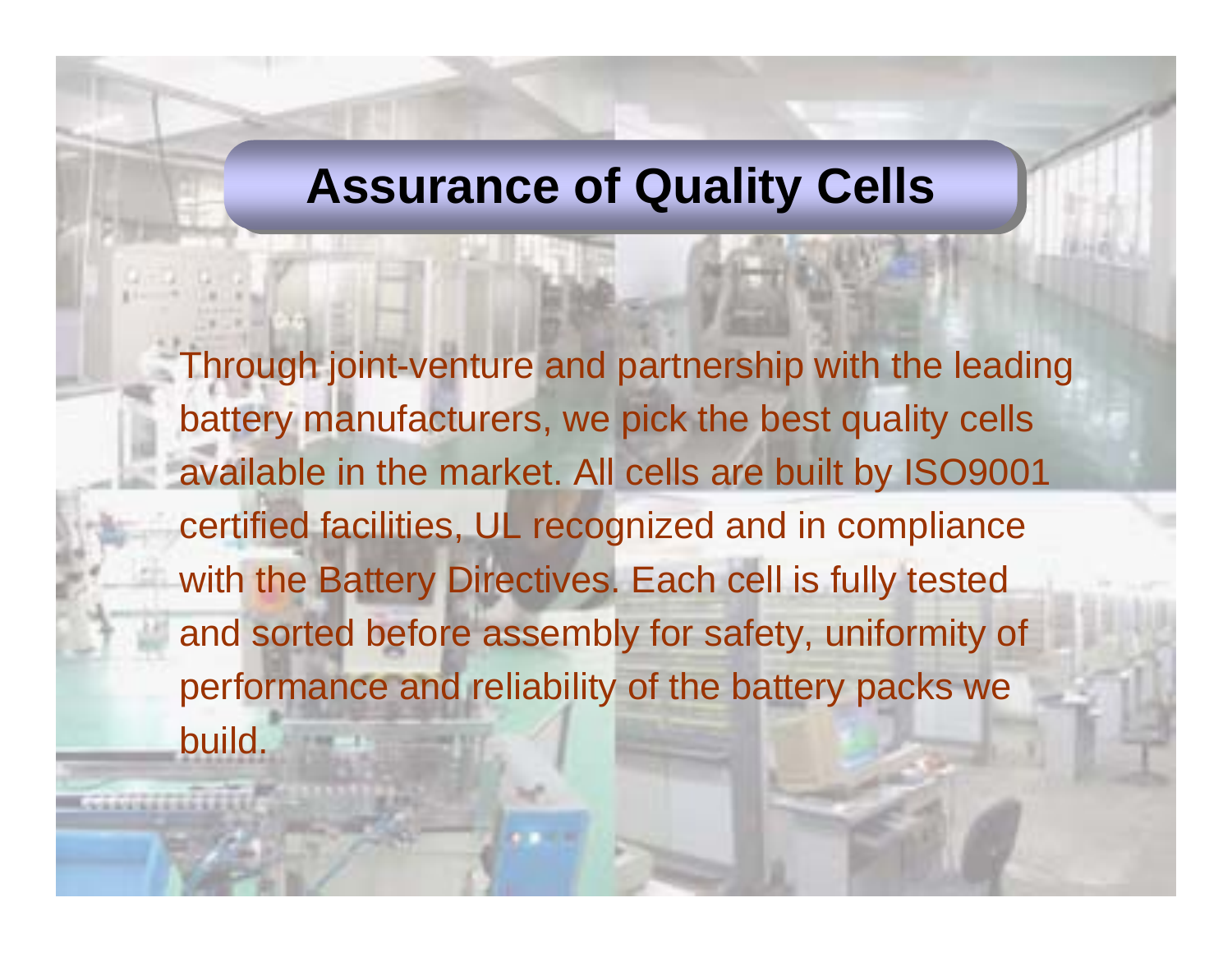### **Brand Name Battery Cells Brand Name Battery Cells**







TYSONIC® has built long term good relationships TYSONIC® has built long term good relationships with the manufacturers and suppliers of the best with the manufacturers and suppliers of the best battery cells in the world. We can provide the best battery cells in the world. We can provide the best quality cells from Sanyo, LG, Panasonic or other quality cells from Sanyo, LG, Panasonic or other brand names to build the best battery packs for brand names to build the best battery packs for superior performance and maximum reliability at superior performance and maximum reliability at customers' requests. customers' requests.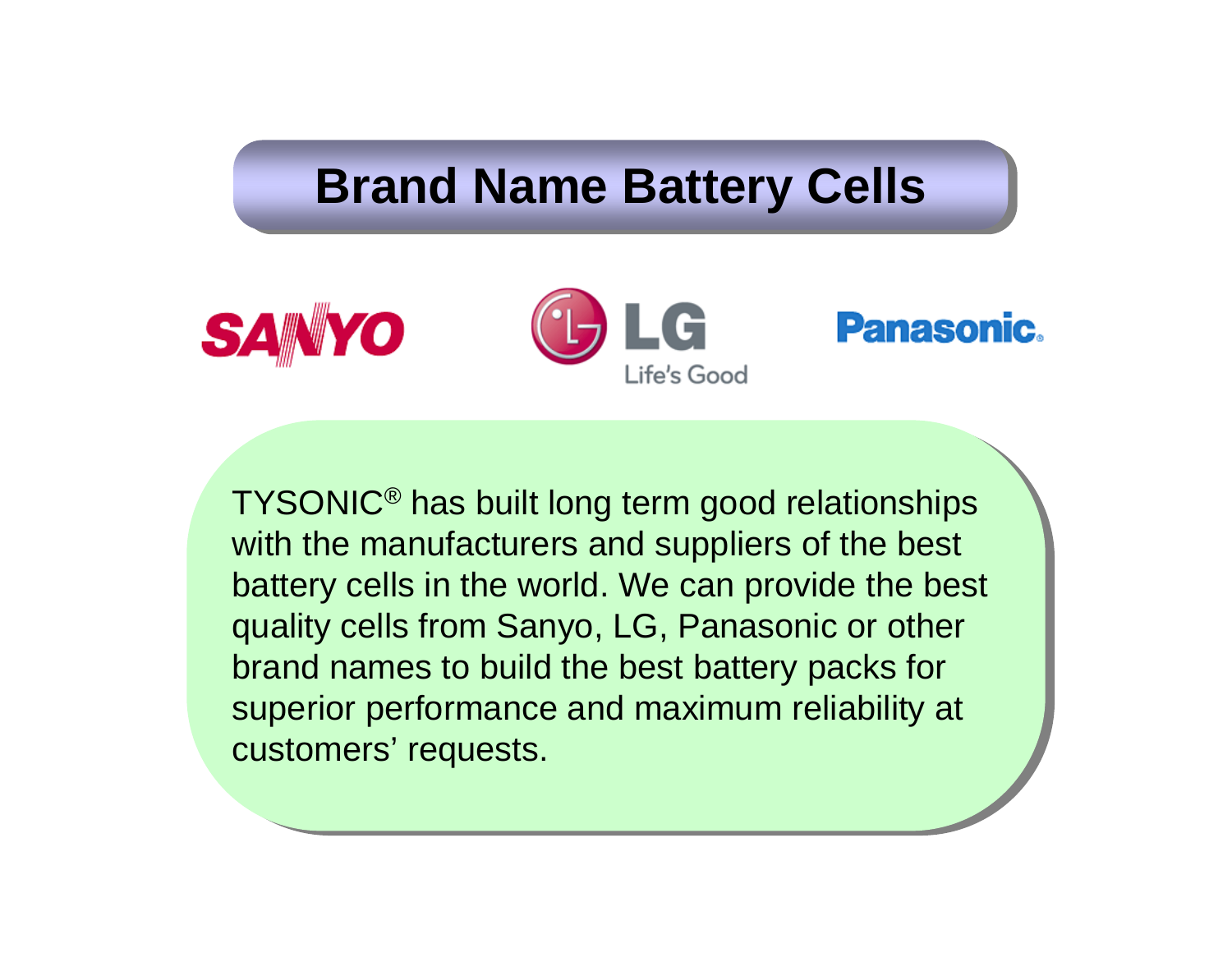### **Custom Batteries Custom Batteries**

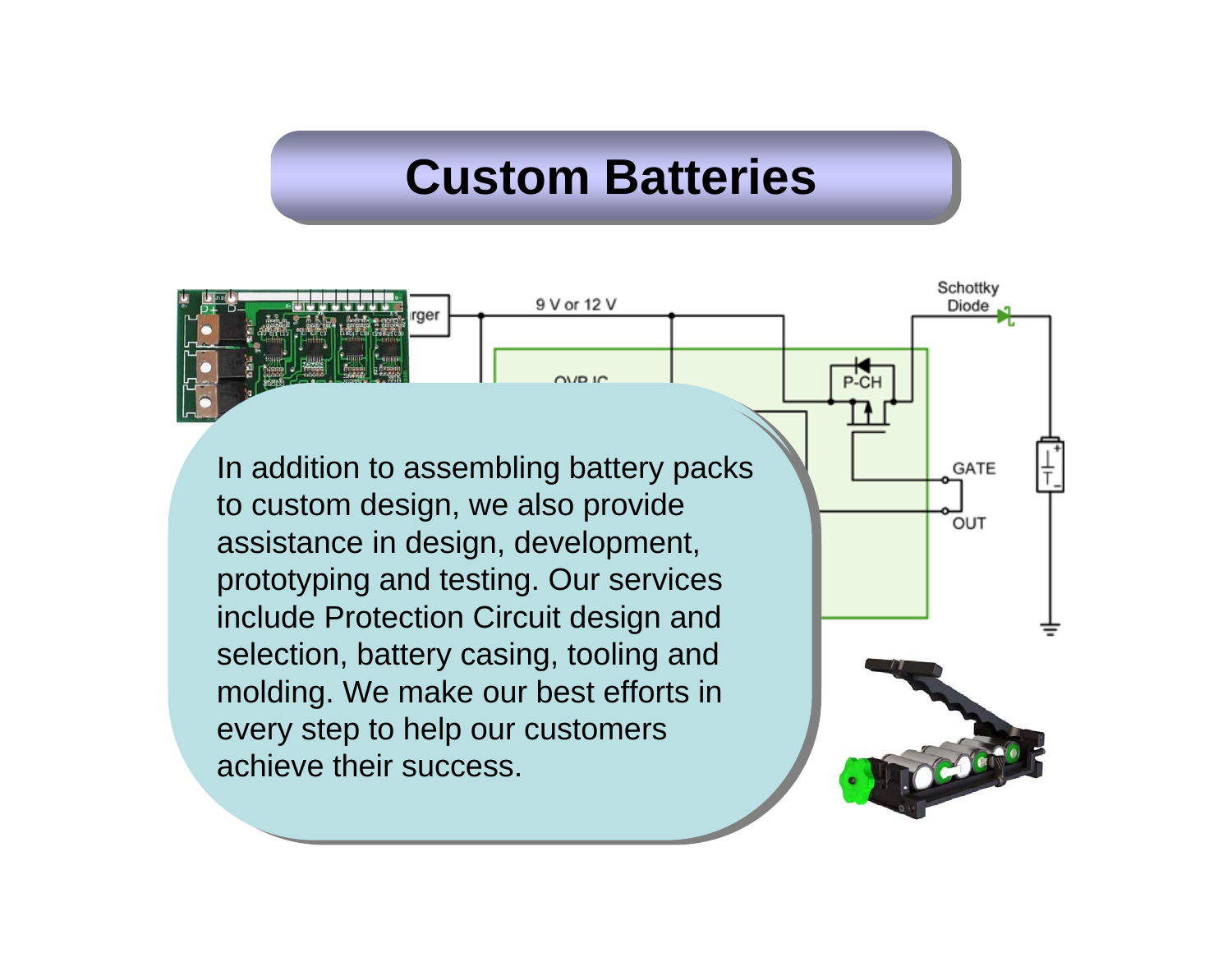# **Machines & Equipment Machines & Equipment**



**UNITEK spot Welding Machine BRANSON Ultrasonic Welder HAE DONG Auto cutting Machine Drill Press**



**200 Channel Testing Station ARTOS Eng.'s Cable Wire Cutting & Stripping Machine Auto Voltage Regulator LATTER Packaging Equipment**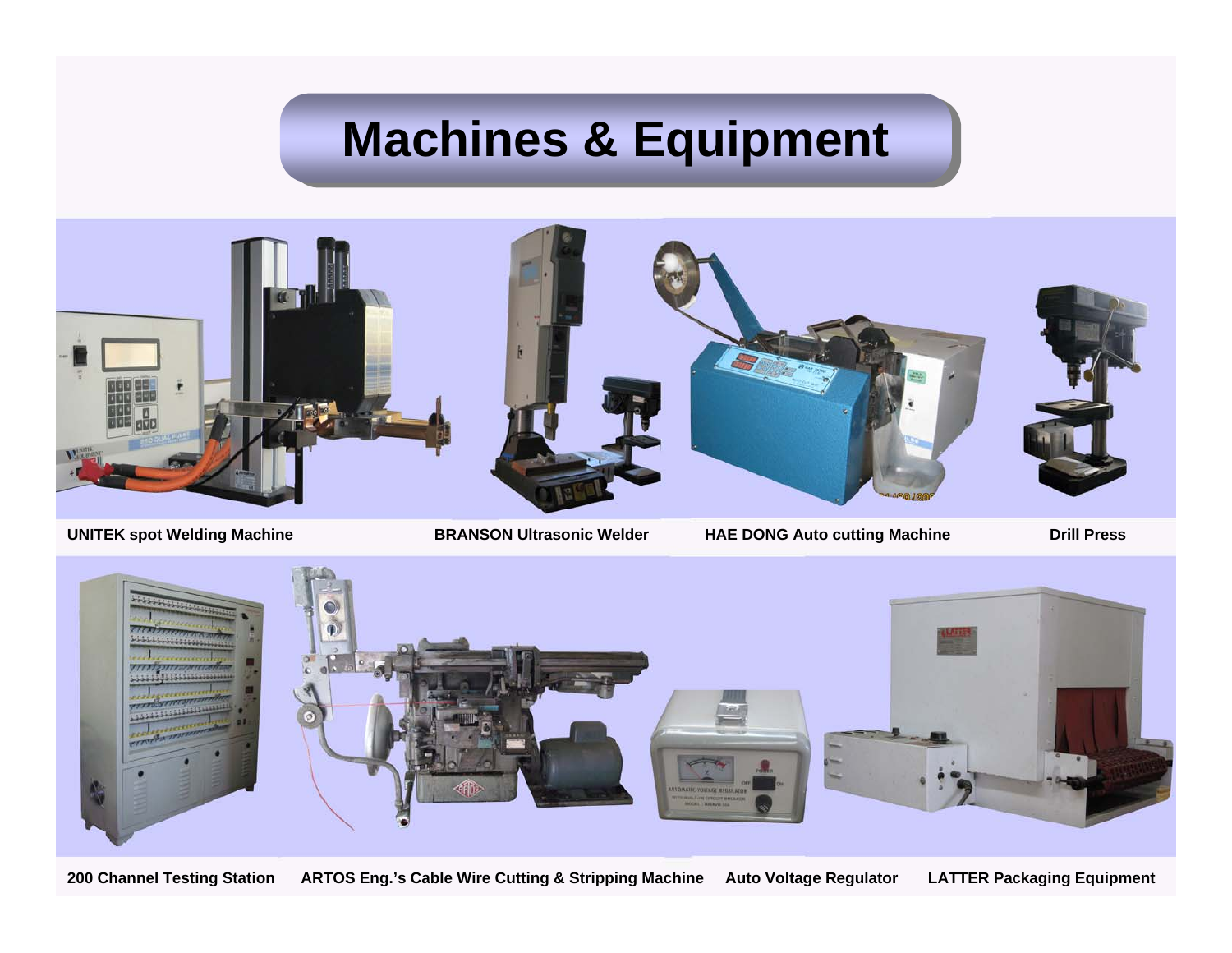# **Building Good Batteries Building Good Batteries ISISBuilding Good Business Relationships Building Good Business Relationships**

The team of TYSONIC<sup>®</sup> BATTERY is grateful that you have selected our company as your battery pack builder and supplier. We hope to establish a long term business relationship by providing the best products and services to you. For more product information, please visit our website:

[http://www.tysonicbattery.com](http://www.tysonicbattery.com/)